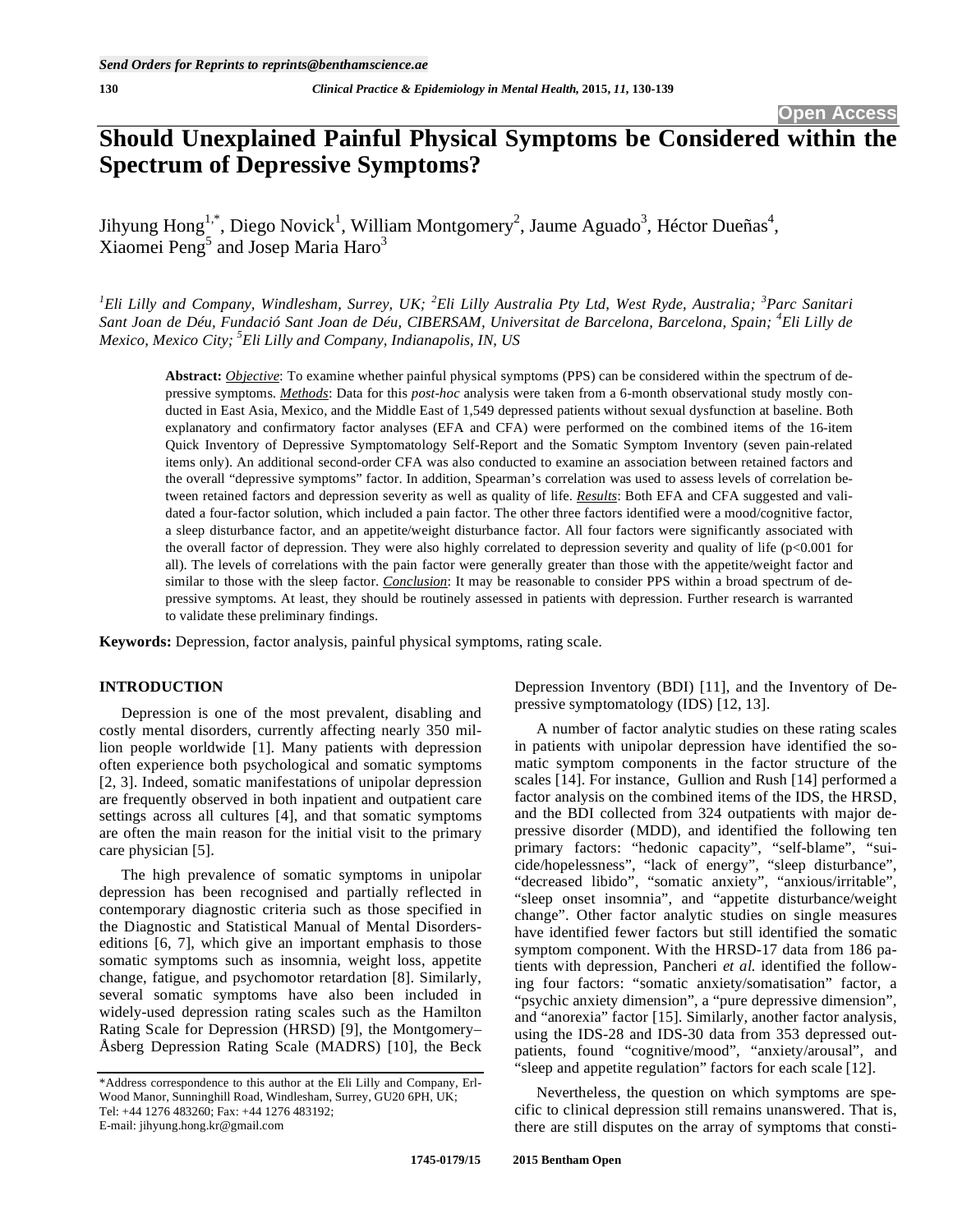tutes the depressive syndrome and on the use of adequate symptom measures [14]. Different scales include different items, and consequently factor analytic studies of the rating scales have often produced different results in terms of factor numbers and contents [e.g., 12, 16-18]. The choice of the items may depend on the goal of a rating scale. The scale can be unidimensional if it aims to measure "general depression severity", or multidimensional if it aims to identify and measure different subtypes having different symptom profiles.

Painful physical symptoms (PPS) could potentially be considered another array of depressive symptoms, although the rating scales widely available rarely include these symptoms. Notably, PPS such as headaches, abdominal pain, heart/chest pain, and back pain are one of the most frequent complaints in patients with depression. These symptoms have been reported by up to 73% of outpatients with depression [5, 19-21]. Moreover, the majority of patients with depression report multiple pain complaints and more pain symptoms have been associated with greater severity of depression [22].

Given a strong link between pain and depression, our study aimed to understand whether PPS could be considered within the spectrum of depressive symptoms, using data from a 6-month, prospective, observational study with patients with MDD mostly from East Asia, Mexico and the Middle East. In doing so, both explanatory and confirmatory factor analyses were performed on the combined items of the16-item Quick Inventory of Depressive Symptomatology-Self Report (QIDS- $SR_{16}$ ) [23] and the Somatic Symptom Inventory (SSI) (pain-related items only) [24] to examine a factor structure of these items.

# **METHODS**

# **Study Design**

Data for this *post-hoc* analysis were taken from a 6 month, international, prospective, non-interventional, observational study, primarily designed to examine treatmentemergent sexual dysfunction (TESD) and other treatment outcomes among patients with MDD who were treated with either a selective serotonin reuptake inhibitor (SSRI) or a serotonin-norepinephrine reuptake inhibitor (SNRI) in actual clinical practice. A total of 1,647 patients were enrolled at 88 sites between 15 November 2007 and 28 November 2008. Of these, the 1,549 patients were classified as "sexually active patients without sexual dysfunction at study entry", and included in the study. The patients were drawn from the following countries and regions across the globe: East Asia (China [*n*=205; 13.2%], Hong Kong [*n*=18; 1.2%], Malaysia [*n*=33; 2.1%], the Philippines [*n*=113; 7.3%], Taiwan [*n*=199; 12.8%], Thailand [*n*=17; 1.1%], and Singapore [*n*=2; 0.1%]), the Middle East (Saudi Arabia [*n*=179; 11.6%] and United Arab Emirates [*n*=135; 8.7%]), Mexico (*n*=591; 38.2%), and other regions (Israel [*n*=9; 0.6%] and Austria [ $n=48$ ; 3.1%]). This study followed the ethical standards of responsible local committees and the regulations of the participating countries, and was conducted in accordance with the ethical principles that have their origin in the Declaration of Helsinki and are consistent with Good Clinical Practice (GCP) where applicable to a study of this nature. Ethical

Review Board (ERB) approval was obtained as required for observational studies wherever required by local law. All patients provided informed consent for the provision and collection of the data. Further details of the study design have been published elsewhere [25, 26].

## **Study Population**

Patients (outpatients) were eligible to participate in the study if they met the following inclusion criteria: (1) presented with an episode of MDD within the normal course of care, with MDD diagnosed according to the *International Statistical Classification of Diseases 10th revision* (ICD-10) [27] or *Diagnostic and Statistical Manual of Mental Disorders-4th edition text revision* (DSM-IV-TR) [7] criteria; (2) were at least moderately depressed, defined by the Clinical Global Impression-Severity scale (CGI-S) (with a score of  $\geq$ 4) [28]; (3) were initiating or switching to any available SSRI or SNRI antidepressant in accordance with each country's approved labels and at the discretion of the participating psychiatrist; (4) at least 18 years of age; (5) sexually active (with partner or autoerotic activity, including during the 2 weeks prior to study entry) without sexual dysfunction, as defined by Arizona Sexual Experience Scale [29]; (6) not participating in another currently ongoing study; and (7) provided consent to release data. The study excluded the patients who had the following: (1) a history of treatmentresistant depression (defined as failure to respond to treatment with two different antidepressants from different classes at therapeutic doses for  $\geq 4$  weeks); (2) a past or current diagnosis of schizophrenia, schizophreniform or schizoaffective disorder, bipolar disorder, dysthymia, mental retardation or dementia; or (3) received any antidepressant within 1 week (1 month for fluoxetine) prior to study entry, with the exception of patients receiving an ineffective treatment for whom the immediate switch to an SSRI or SNRI antidepressant was considered to be the best treatment option. Patients who changed or discontinued medication after entry remained in the study unless lost to follow-up or consent was withdrawn. Treatment decisions were made solely at the discretion of the treating psychiatrist, and were independent of study participation. Patients were not required to continue taking the medication initiated at baseline. Changes in medication and dosing as well as the use of concomitant medications and non-pharmacological therapies for the treatment of depression were possible at any time as determined by the treating psychiatrist.

## **Data Collection and Outcome Assessment**

Data collection for the study occurred during visits within the normal course of care. The routine outpatient visit at which patients were enrolled served as the time for baseline data collection. Subsequent data collection was targeted at 8, 16 and 24 weeks since the baseline visit. Patient demographics and clinical history were recorded at the baseline assessment.

## **Depression and Pain Measures for Factor Analysis**

Clinical severity of depression was assessed at each visit using the QIDS-SR<sub>16</sub> [23], which is a shorter version of the 30-item Inventory of Depressive symptomatology [12, 13]. It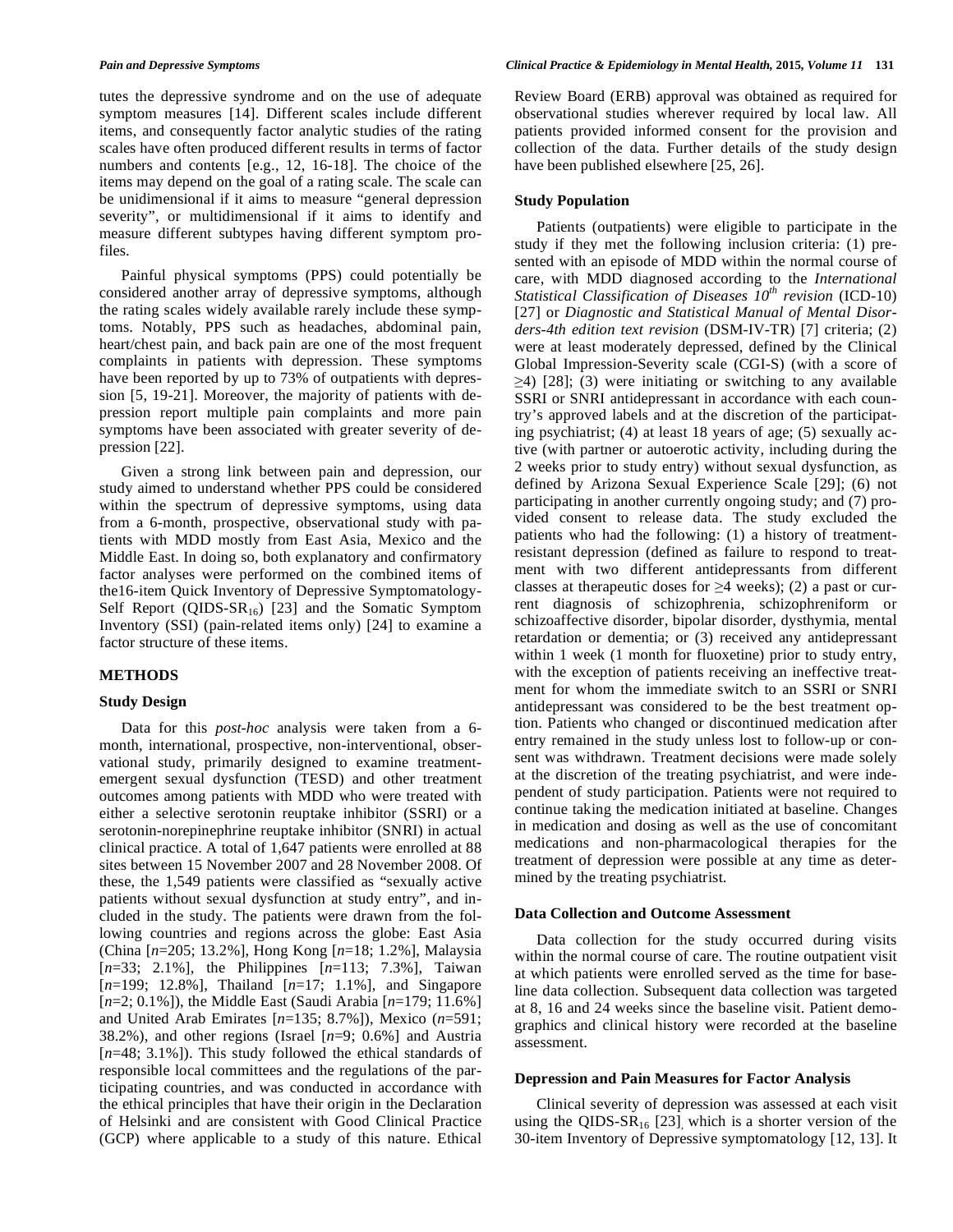is a patient-rated, 16-item instrument designed to assess the severity of depressive symptoms in the past seven days. It covers the nine diagnostic symptom domains used to characterise a major depressive episode, without items to assess atypical, melancholic or their commonly associated symptoms. It includes the following 16 items: (1) falling asleep (sleep onset insomnia); (2) sleep during the night (midnocturnal insomnia); (3) waking up too early (early morning insomnia); (4) sleeping too much (hypersomnia); (5) feeling sad; (6) decreased appetite or (7) increased appetite; (8) decreased weight (within the last two weeks) or (9) increased weight (within the last two weeks): (10) poor concentration/decision-making; (11) view of myself (self-criticism or blame); (12) suicidal thoughts; (13) low level of general interest; (14) low level of energy; (15) feeling slowed down (psychomotor retardation); and (16) feeling restless (psychomotor agitation). Item responses are ranked from 0 to 3, with higher scores corresponding with more frequent symptoms/problems. In the current factor analysis, items 6 and 7 (increased and decreased appetite) and items 8 and 9 (increased and decreased weight) were combined into single items respectively (i.e., appetite disturbance for the former and weight change for the latter) because patients were required to complete only one of each.

Depression-related pain severity was measured using the seven pain-related items of the 28-item modified SSI (muscle soreness, abdominal pain, lower back pain, heart/chest pain, joints pain, neck pain, and headaches) [21, 24]. It is a patient self-report scale that assesses the extent to which each of 28 somatic symptoms has bothered the patient over the previous week, using a scale ranging from 1 ("not at all") to 5 ("a great deal") [24]. Of the 28 somatic symptoms, only the seven pain-related items were administered to the patients and were, therefore, included in this factor analysis.

## **Other Outcome Measures**

Overall clinical severity was assessed at each visit by treating psychiatrists using the CGI-S [28]. It is rated on a 7 point scale, ranging from 1 (normal, not at all ill) to 7 (extremely ill).

Patient perception of quality of life was also assessed using the EuroQoL-5 Dimensions (EQ-5D). This instrument has five items (mobility, self-care, usual activities, pain/discomfort, and anxiety/depression), each of which is scored on a scale from 1 (no problems) to 3 (extreme problems). Given that there are no single representative EQ-5D tariffs or country-specific tariffs for all countries included in this study, the commonly used UK tariff was applied to the EQ-5D data to calculate the utility score [30]. The EQ-5D questionnaire also includes a visual analogue scale (EQ-VAS) on which patients were asked to rate their current overall health that day on a scale from 0 (worst imaginable health state) to 100 (best imaginable health state), thus providing an overall 'health state' score.

## **Statistical Analysis**

The current study included a total of 1,332 patients who initiated either duloxetine or an SSRI as monotherapy at baseline for the treatment of MDD, and who did not have missing data on the QIDS- $SR_{16}$  score at baseline with at least one assessable QIDS-SR16 score during follow-up.

The sample was randomly divided into two subsamples for explanatory factor analysis (EFA) and subsequent confirmatory factor analysis (CFA) to identify and validate a factor structure of the combined QIDS- $SR_{16}$  and SSI-pain related items. The baseline patient characteristics between the two subsamples were compared and tested using the Chisquare test (for categorical variables) and t-tests (for continuous variables).

EFA on the ordinal responses of the QIDS- $SR_{16}$  and the SSI-pain related items collected at baseline was first carried out with the first half of the sample to extract a factor solution, using a polychoric correlation matrix and the mean- and variance-adjusted weighted least square (WLSMV) estimates. A genomic rotation, which is an oblique type of rotation that allows the factors to correlate, was also used.

 The best factor solution was determined based on Kaiser's criterion (eigenvalues above 1), inspection of the screeplot, and the fit indices such as the Root Mean Square Error of Approximation (RMSEA), the Comparative Fix Index (CFI), the Tucker-Lewis Index (TLI), and the Standardised Root Mean Square (SRMR). The following values indicate the cut-off for a good model fit: the RMSEA value of  $\langle 0.06 \rangle$ , the CFI value of  $>0.90$  (preferably 0.95), the TLI value of  $>0.95$ , and the SRMR value of  $<0.08$  [31]. In addition, factor loadings after rotation were examined to load the items onto a particular factor, based on factor loadings (i.e. a loading [absolute value] of at least 0.3) and clinical judgement.

CFA was then applied to the second half of the sample to evaluate the model derived through EFA on the first halfsample. It was performed on the ordinal responses of the  $QIDS-SR_{16}$  and the SSI-pain items collected at baseline but also at each post-baseline visit. Given that we combined the items of two measures (i.e.  $QIDS-SR_{16}$  and SSI pain-related items), a second-order factor analysis (i.e. adding an overall factor of "depressive symptoms" to the best factor solution identified in EFA) was also conducted to examine the relationship of each factor (i.e., first-order factor) with an overall factor (i.e. second-order factor). The fit of the models was assessed using the following fit indices: RMSEA, CFI, and TLI.

In addition, the levels of correlation between each factor and outcome measures (i.e., clinical severity [CGI-S and QIDS-SR16 scores] and quality of life [EQ-5D and EQ-VAS scores]) at each visit were also examined using Spearman's correlation to check the relevance of each factor in explaining the outcome measures. The scores of each factor were computed as the sum of the items that formed the factor.

Descriptive statistics were obtained using SAS version 9.3 software for Windows (SAS Institute, Cary, NC, USA), and all factor analyses were performed using Mplus version 7.2 software (Muthén & Muthén, Los Angeles, CA, USA).

## **RESULTS**

#### **Patient Characteristics at Study Entry**

Table **1** describes the demographic and clinical characteristics of the 1,332 patients at baseline. The mean age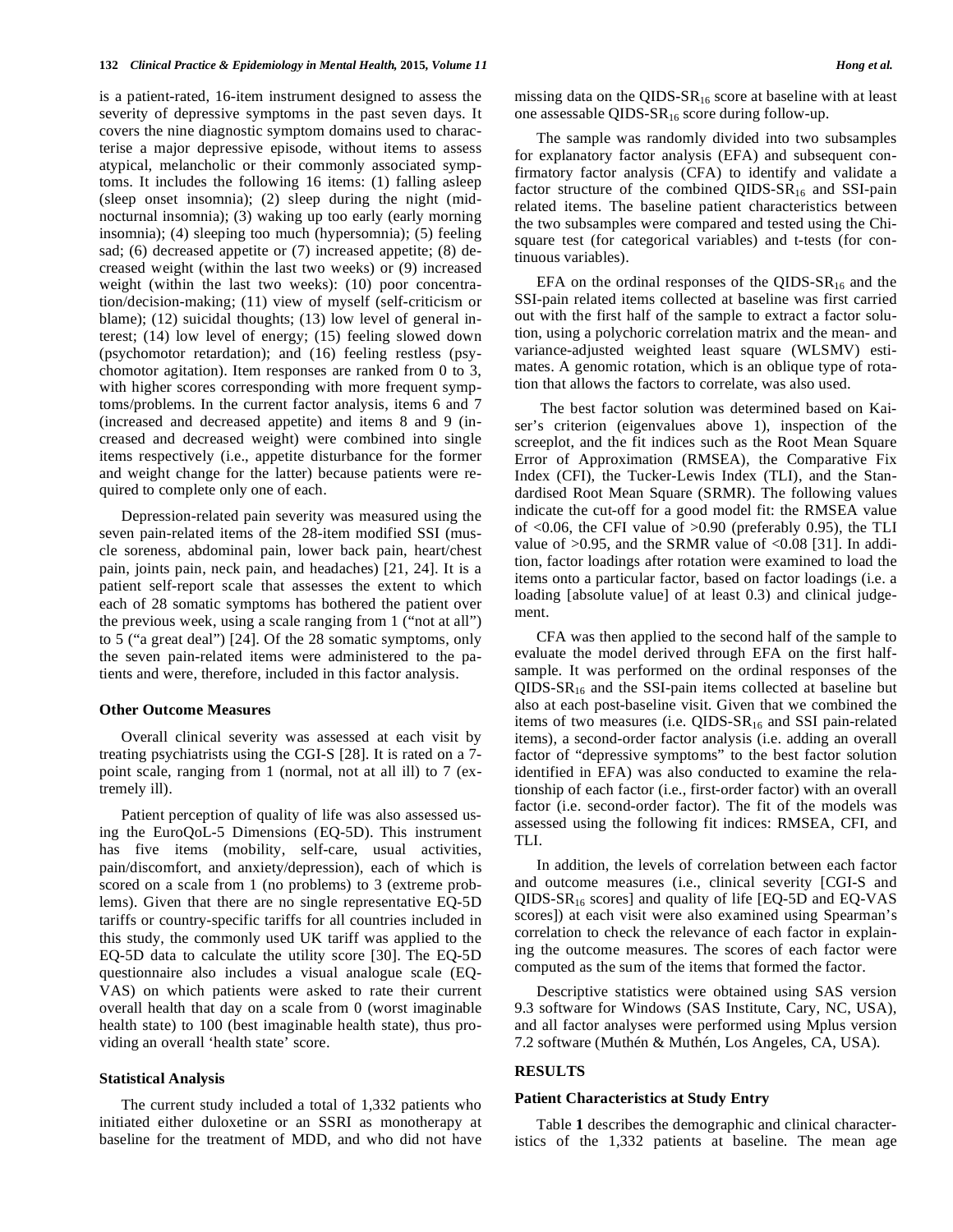## **Table 1. Baseline patient characteristics.**

| <b>Baseline Characteristic</b>                                      | <b>Subset 1</b><br>$(n=666)$ | Subset 2<br>$(n=666)$ | <b>Total</b><br>$(n=1,332)$ |
|---------------------------------------------------------------------|------------------------------|-----------------------|-----------------------------|
| Age, mean (SD)                                                      | 37.8(10.5)                   | 38.2 (10.5)           | 38.0(10.5)                  |
| Female, %                                                           | 56.6                         | 56.3                  | 56.5                        |
| Region, %                                                           |                              |                       |                             |
| East Asia                                                           | 34.5                         | 33.8                  | 34.2                        |
| Mexico                                                              | 40.8                         | 43.5                  | 42.2                        |
| The Middle East                                                     | 22.5                         | 19.7                  | 21.1                        |
| Other region                                                        | 2.1                          | 3.0                   | 2.6                         |
| Age at first symptoms of MDD, mean (SD)                             | 33.6(11.3)                   | 33.8(11.1)            | 33.7 (11.2)                 |
| BMI $(kg/m^2)$ , mean (SD)                                          | 24.8(4.3)                    | 24.6(4.3)             | 24.7(4.3)                   |
| Living with a spouse/partner, %                                     | 65.9                         | 64.6                  | 65.2                        |
| Educational attainment, %                                           |                              |                       |                             |
| $\leq$ Primary school                                               | 7.4                          | 9.2                   | 8.3                         |
| Secondary school/occupational programme                             | 44.7                         | 43.3                  | 44.0                        |
| $\geq$ University                                                   | 47.9                         | 47.6                  | 47.8                        |
| Employment status, %                                                |                              |                       |                             |
| Full-time                                                           | 55.9                         | 55.3                  | 55.6                        |
| Economically inactive                                               | 27.0                         | 25.1                  | 26.1                        |
| Unemployed/part-time                                                | 17.1                         | 19.7                  | 18.4                        |
| CGI-S score at baseline, mean (SD)                                  | 4.5(0.7)                     | 4.5(0.7)              | 4.5(0.7)                    |
| $QIDS-SR_{16}$ score at baseline, mean $(SD)$                       | 14.2(4.9)                    | 14.5(4.8)             | 14.4(4.8)                   |
| EQ-VAS score at baseline, mean (SD)                                 | 43.6(26.1)                   | 42.7(25.7)            | 43.2(25.9)                  |
| EQ-5D index at baseline, mean (SD)                                  | 0.48(0.33)                   | 0.46(0.33)            | 0.47(0.33)                  |
| SSI-pain score at baseline, mean (SD)                               | 14.5(5.1)                    | 14.3(5.1)             | 14.4(5.1)                   |
| Had MDD episodes in the 24 months prior to baseline, %              | 65.8                         | 65.6                  | 65.7                        |
| Had been hospitalised for MDD in the 24 months prior to baseline, % | 5.3                          | 5.4                   | 5.3                         |
| Initiating treatment with SSRIs (vs. duloxetine), %                 | 58.9                         | 57.7                  | 58.3                        |
| Having significant co-morbidities, %                                | 24.3                         | 26.8                  | 25.6                        |
| Painful physical symptoms, %                                        | 53.0                         | 49.9                  | 51.5                        |

**Abbreviations:** BMI, Body Mass Index; CGI-S, Clinical Global Impressions of Severity; EQ-VAS, EuroQoL-Visual Analogue Scale; EQ-5D, EuroQoL-5 Dimensions; MDD, Major Depressive Disorder; QIDS-SR16, 16-item Quick Inventory of Depressive Symptomatology Self-Report; SD, Standard Deviation; SSI-pain, Somatic Symptom Inventory; SSRI, Selective Serotonin Reuptake Inhibitor

(standard deviation [SD]) of the patients was 38.0 years (SD=10.5) and 56.5% were female. More than one in three were from Mexico (42.2%), followed by East Asia (34.2%), the Middle East (21.1%) and other regions (i.e., Israel and Austria, 2.6%). Approximately two-thirds of the patients (65.7%) had experienced a depressive episode in the 24 months prior to baseline. In addition, about one in four (25.6%) had at least one comorbidity at baseline, and about half of the patients (51.5%) had painful physical symptoms

(defined as a mean score of  $\geq$  2 for the SSI pain-related items [21]). A total of 556 patients (41.7%) initiated duloxetine and the rest (58.3%) initiated an SSRI at baseline. Depression severity at baseline was moderate to severe, as demonstrated by the CGI-S score (mean=4.5, SD=0.7) and the QIDS-SR<sub>16</sub> score (mean=14.4, SD=4.8). The level of quality of life was relatively lower, as demonstrated by the EQ-5D score (mean=0.47, SD=0.33) and EQ-VAS score (mean=43.2, SD=25.9).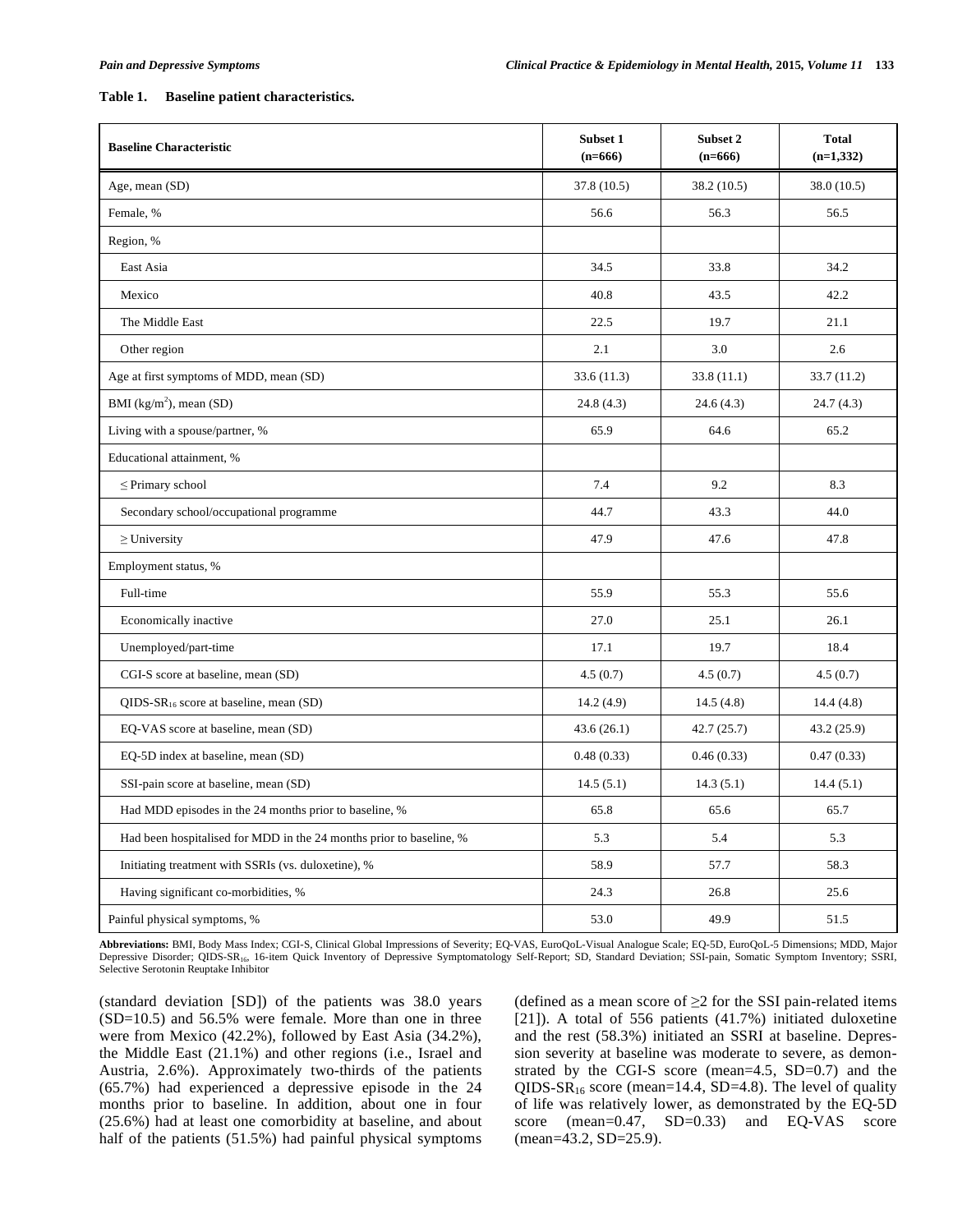This patient sample was randomly split into two groups: sample 1 for EFA and sample 2 for CFA. They were virtually identical with no statistically significant differences on any measures/variables collected.

#### **Results of EFA and CFA**

The explanatory factor analysis on a total of 21 items from the QIDS- $SR_{16}$  (14 items) and the SSI (7 pain-related items) was first performed with the first half of the sample. The scree plot, presented in Fig. (**1**), demonstrates the eigenvalues of each additional factor (i.e., the variance that is accounted for by that factor). The eigenvalues dropped below 1 and reached a "plateau" at the  $5<sup>th</sup>$  factor (1.431 for the 4<sup>th</sup> factor and  $0.928$  for the 5<sup>th</sup> factor), suggesting a four-factor solution. The following fit indices also confirmed a good fit of the four factor model: RMSEA=0.041; CFI=0.979; TLI=0.967; and SRMR=0.029.



**Fig. (1).** A scree plot for the eigenvalues of unrotated factors.

Table **2** presents the item loadings on each factor after the geomin rotation. The items assigned to each relevant factor, based on factor loadings (i.e. a loading [absolute value] of at least 0.3) and clinical judgement, are highlighted in bold in Table **2**. Each factor was composed of two to nine items. The first factor (factor I), "*mood/cognitive factor*", consisted of nine items: hypersomnia; feeling sad; concentration/decision-making; self-criticism and blame; suicidal thoughts; interest in people/activities; energy/fatigability; psychomotor retardation; and psychomotor agitation. The second factor (factor II), "*sleep disturbance"*, was composed of four items: sleep onset insomnia; mid-nocturnal insomnia; early morning insomnia; and hypersomnia. The third factor (factor III), "*appetite/weight disturbance*", consisted of two items: appetite disturbance and weight change. Finally, factor IV, "*pain*", consisted of seven items: muscle soreness; abdominal pain; lower back pain; check/heart pain; joint pain; neck pain; and headache. The two items, suicidal thoughts (0.26) and psychomotor agitation (0.29), were loaded onto the first "mood" factor according to clinical judgement, although their factor loadings were slightly below 0.3. Similarly, the item, suicidal thoughts (0.34), was not loaded onto the third "appetite/weight disturbance" factor. Notably, factor I to factor III were all composed of the items of the QIDS- $SR_{16}$ , and factor IV was all composed of the SSI pain-related items.

The confirmatory factor analysis was then performed with the second half of the sample to test the fit of this fourfactor solution. Fit indices indicated a reasonably good fit of the four factor model: RMSEA=0.054; CFI=0.954; and TLI=0.947. All items also exhibited a factor loading (absolute value) of at least 0.3 (see Table **3**). In addition, the oblique type of rotation among the four factors obtained a factor inter-correlation matrix, in which all four factors were significantly correlated with one another, ranging from 0.26 (mood/cognitive with pain) to 0.54 (mood/cognitive with sleep disturbance).

A second-order CFA with the four-factor solution was also performed to examine the relationship of each factor (first-order factors) with an overall second-order factor of "depressive symptoms". Again, fit indices indicated a reasonably good fit: RMSEA=0.054; CFI=0.953; and TLI=0.946. Notably, these analyses were repeated with the data collected at each visit, and all confirmed a good fit of the four-factor solution, regardless of the addition of the second-order factor.

Fig. (**2**) graphically presents the relationship between the first-order factors (i.e., mood/cognitive, sleep disturbance, appetite/weight disturbance, and pain) and the second-order factor. The loadings of the first-order factors on the secondorder factor indicated that each specific factor was significantly associated with the overall second-order factor. Although the pain factor was most weakly associated with the overall factor, the association appeared to be still significant and important with a loading of 0.43. The other first-order factors exhibited stronger associations with the overall factor (factor loadings: 0.78 for sleep disturbance, 0.68 for mood, and 0.60 for appetite/weight disturbance). Notably, their squared values, which indicate a proportion of the variance in each factor explained by the second-order factor, ranged from 18.1% (pain) to 61.3% (sleep disturbance).

### **Correlation between Factors and Outcomes**

Table **4** shows the levels of correlation between the score of each factor (i.e., mood/cognitive, sleep disturbance, appetite/weight disturbance, and pain) and the score of each outcome measure (symptom severity [i.e. CGI-S and QIDS- $SR<sub>16</sub>$  scores] and quality of life [EQ-5D and EQ-VAS scores]) both at baseline and at 24 weeks. All factors including the pain factor were positively correlated to depression severity and negatively correlated to the level of quality of life both at baseline and at 24 weeks (p<0.001 for all correlations).

The mood/cognitive factor was most strongly correlated to all types of outcomes measured both at baseline and at 24 weeks, followed by the sleep disturbance factor. In general, all factors exhibited stronger correlations at 24 weeks than at baseline, especially pain and sleep disturbance. At 24 weeks, the level of correlation with the pain factor was generally greater than that with the appetite/weight disturbance factor, and similar to that with the sleep disturbance factor. For example, the mood factor was still most strongly correlated to EQ-5D scores with a correlation coefficient of -0.654, followed by pain (-0.557), sleep disturbance (-0.484), and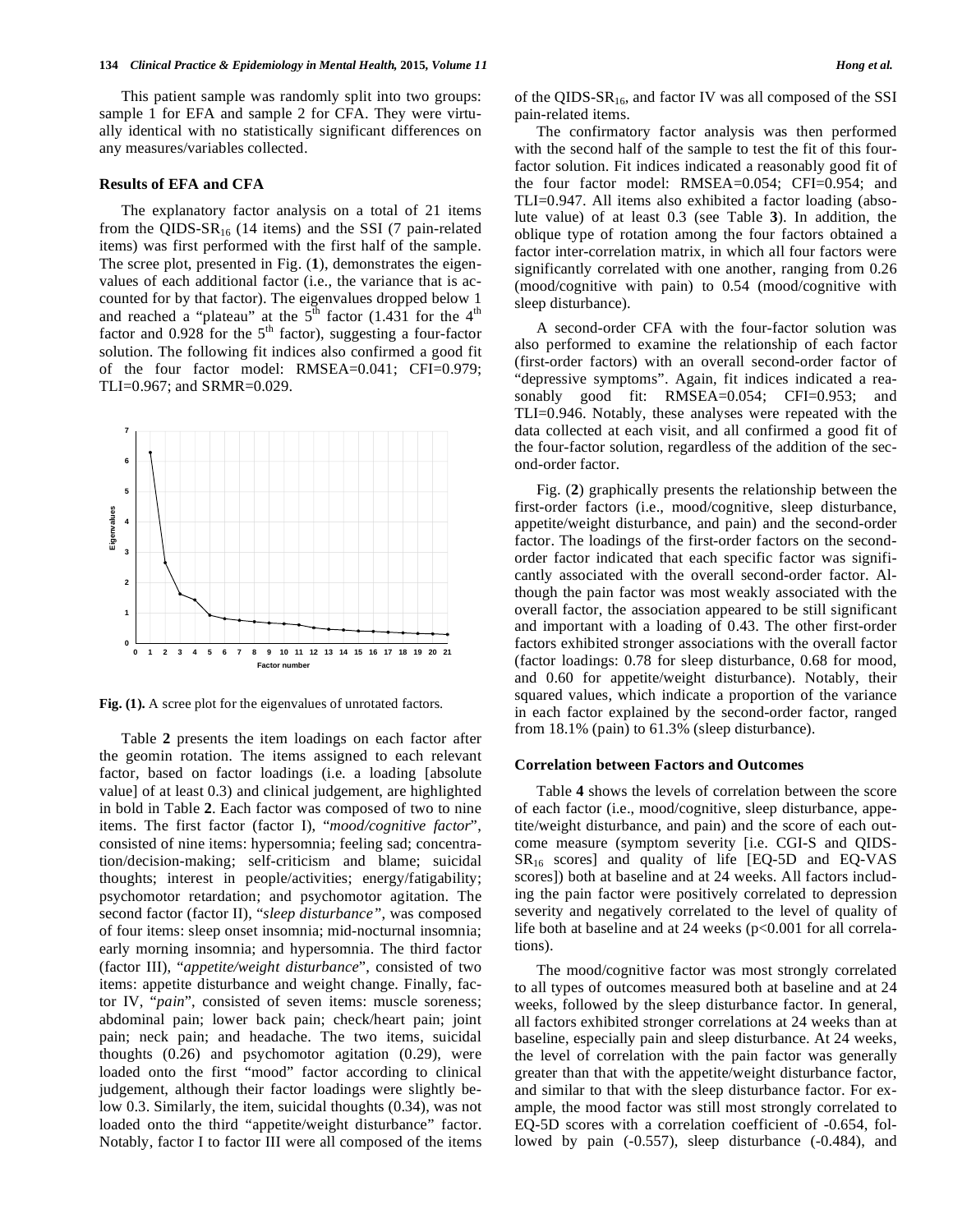## **Table 2. Pattern of factors after rotation in explanatory factor analysis using the baseline data.**

|                                                    | <b>Factors</b>     |                   |                                 |                  |
|----------------------------------------------------|--------------------|-------------------|---------------------------------|------------------|
| Items (QIDS- $SR_{16}$ and SSI pain-related items) | <b>Factor I</b>    | <b>Factor II</b>  | <b>Factor III</b>               | <b>Factor IV</b> |
| 1. Sleep onset insomnia                            | 0.04               | 0.72              | 0.10                            | $-0.01$          |
| 2. Mid-nocturnal insomnia                          | $-0.01$            | 0.72              | 0.004                           | 0.08             |
| 3. Early morning awakening                         | 0.06               | 0.67              | $-0.14$                         | 0.03             |
| 4. Hypersomnia                                     | 0.38               | $-0.34$           | $-0.20$                         | 0.07             |
| 5. Feeling sad                                     | 0.68               | $-0.01$           | 0.13                            | $-0.01$          |
| 6+7. Appetite disturbance                          | 0.17               | 0.01              | 0.71                            | 0.000            |
| 8+9. Weight disturbance                            | 0.04               | $-0.02$           | 0.77                            | 0.06             |
| 10. Concentration/decision-making                  | 0.74               | 0.06              | 0.01                            | $-0.03$          |
| 11. Self-criticism and blame                       | 0.49               | 0.03              | 0.17                            | 0.02             |
| 12. Suicidal thoughts                              | 0.26               | 0.09              | 0.34                            | 0.07             |
| 13. Interest in people/activities                  | 0.69               | $-0.01$           | 0.12                            | $-0.04$          |
| 14. Energy/fatigability                            | 0.76               | 0.03              | 0.04                            | 0.004            |
| 15. Psychomotor retardation                        | 0.61               | 0.12              | $-0.08$                         | 0.07             |
| 16. Psychomotor agitation                          | $0.29^{\dagger}$   | 0.19              | 0.07                            | 0.01             |
| 17. Muscle soreness                                | 0.03               | 0.01              | $-0.05$                         | 0.80             |
| 18. Abdominal pain                                 | $-0.21$            | 0.02              | 0.20                            | 0.64             |
| 19. Lower back pain                                | 0.09               | $-0.06$           | 0.02                            | 0.70             |
| 20. Heart/chest pain                               | $-0.05$            | 0.06              | 0.23                            | 0.54             |
| 21. Joints pain                                    | $-0.06$            | 0.03              | 0.01                            | 0.74             |
| 22. Neck pain                                      | 0.23               | $-0.11$           | 0.01                            | 0.70             |
| 23. Headache                                       | 0.15               | 0.08              | $-0.11$                         | 0.55             |
| Interpretation                                     | Mood/<br>cognitive | Sleep disturbance | Appetite/<br>weight disturbance | Pain             |

Note 1: Bolded items indicate major loadings for each item, which were finally loaded onto the factors based on their loading values (i.e., an absolute value of >0.3) and clinical judgement.

Note 2: Item 1-16 are the items included in the 16-item Quick Inventory of Depressive Symptomatology Self-Report (QIDS-SR<sub>16</sub>), and Item 17-23 are the seven pain-related items of the Somatic Symptom Inventory (SSI). Factor analysis was performed with a total of 21 items (item 6 and 7 as well as item 8 and 9 were combined into one item, respectively).

appetite/weight disturbance (-0.264). Notably, the pain factor was also significantly correlated to both CGI-S scores and QIDS- $SR_{16}$  scores with correlation coefficients of 0.559 and 0.411, respectively.

## **DISCUSSION**

This paper describes a preliminary investigation into whether painful physical symptoms could be considered within the spectrum of depressive symptoms, using a factor analysis on the combined items of the QIDS- $SR_{16}$  and the SSI (pain-related items only). Both explanatory and confirmatory factor analyses suggested and validated a four-factor solution and that this factor structure included a factor that solely consisted of pain-related items (i.e. a pain factor). The other three factors identified were labelled (1) a mood/cognitive factor, (2) a sleep disturbance factor, and (3) an appetite/weight disturbance factor, respectively, according to the nature of the symptoms (i.e. items) included in each factor. The relevance of painful physical symptoms was also supported by the second-order factor analysis, showing an important and significant relationship between the pain factor and the overall factor of "depressive symptoms". In addition, this pain factor was significantly correlated to depression severity and quality of life.

# **Painful Physical Symptoms within the Spectrum of Depressive Symptoms**

The importance of somatic symptoms in depression has been well established in the literature, and partially reflected in diagnostic classification systems and rating scales for depression. However, painful physical symptoms have been rarely included in such rating scales, although they are one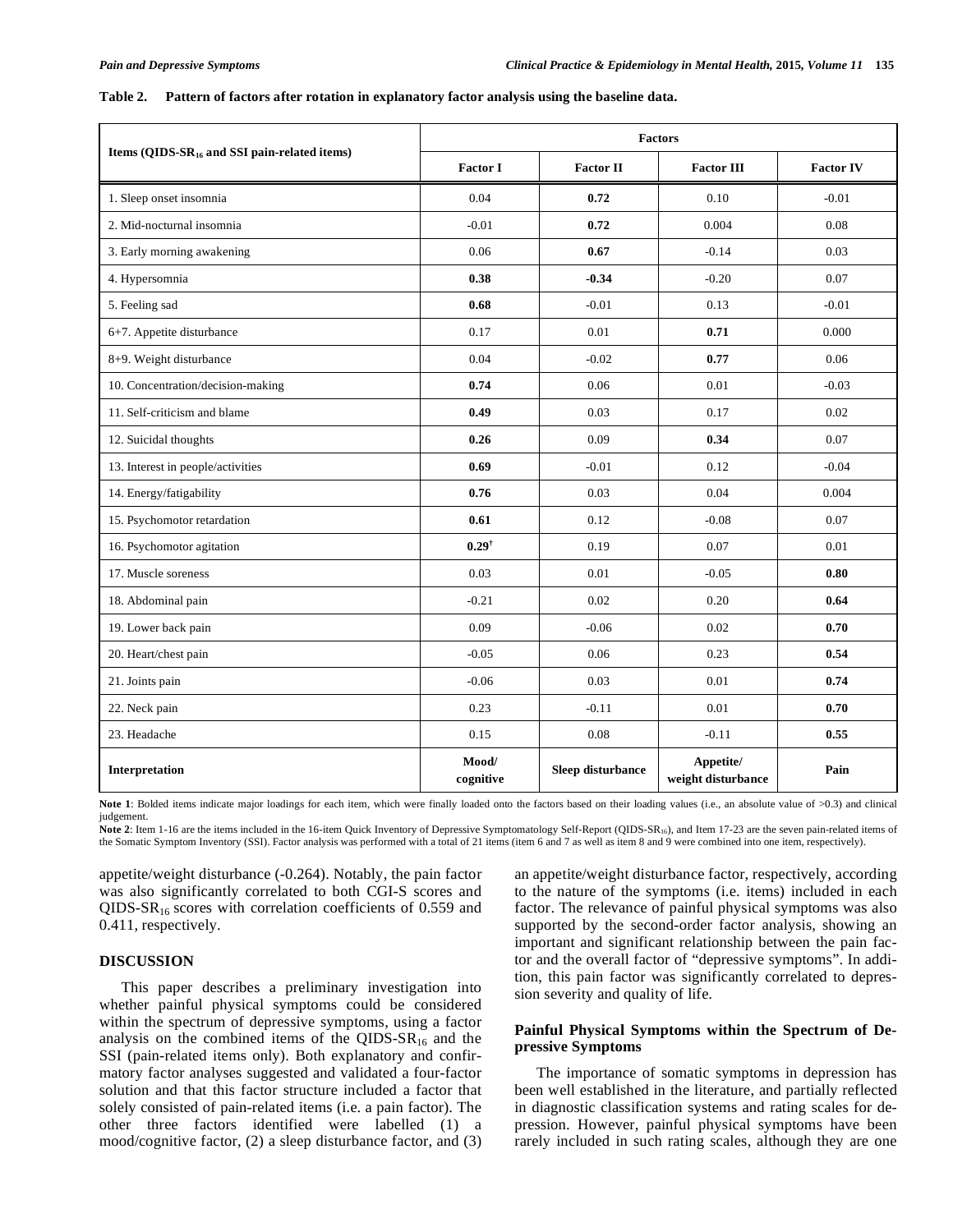|  |  | Table 3. Standardised factor loadings in confirmatory factor analysis using the baseline data. |  |
|--|--|------------------------------------------------------------------------------------------------|--|
|  |  |                                                                                                |  |

|                                                          | <b>Factors</b>     |                             |                                 |      |             |
|----------------------------------------------------------|--------------------|-----------------------------|---------------------------------|------|-------------|
| Items (QIDS-SR <sub>16</sub> and SSI pain-related items) | Mood/<br>cognitive | <b>Sleep</b><br>disturbance | Appetite/<br>Weight disturbance | Pain | ${\bf R}^2$ |
| 1. Sleep onset insomnia                                  |                    | 0.74                        |                                 |      | 0.55        |
| 2. Mid-nocturnal insomnia                                |                    | 0.78                        |                                 |      | 0.61        |
| 3. Early morning awakening                               |                    | 0.67                        |                                 |      | 0.44        |
| 4. Hypersomnia                                           | 0.38               | $-0.36$                     |                                 |      | 0.14        |
| 5. Feeling sad                                           | 0.65               |                             |                                 |      | 0.43        |
| 6+7. Appetite disturbance                                |                    |                             | 0.97                            |      | 0.94        |
| 8+9. Weight disturbance                                  |                    |                             | 0.64                            |      | 0.41        |
| 10. Concentration/decision-making                        | 0.76               |                             |                                 |      | 0.57        |
| 11. Self-criticism and blame                             | 0.58               |                             |                                 |      | 0.33        |
| 12. Suicidal thoughts                                    | 0.52               |                             |                                 |      | 0.27        |
| 13. Interest in people/activities                        | 0.77               |                             |                                 |      | 0.59        |
| 14. Energy/fatigability                                  | 0.74               |                             |                                 |      | 0.55        |
| 15. Psychomotor retardation                              | 0.74               |                             |                                 |      | 0.54        |
| 16. Psychomotor agitation                                | 0.51               |                             |                                 |      | 0.26        |
| 17. Muscle soreness                                      |                    |                             |                                 | 0.76 | 0.58        |
| 18. Abdominal pain                                       |                    |                             |                                 | 0.63 | 0.39        |
| 19. Lower back pain                                      |                    |                             |                                 | 0.78 | 0.60        |
| 20. Heart/chest pain                                     |                    |                             |                                 | 0.62 | 0.38        |
| 21. Joints pain                                          |                    |                             |                                 | 0.76 | 0.58        |
| 22. Neck pain                                            |                    |                             |                                 | 0.77 | 0.59        |
| 23. Headache                                             |                    |                             |                                 | 0.68 | 0.47        |

Note 1:  $R^2$  is the proportion of the item variance that is explained by the factor.

Note 2: Item 1-16 are the items included in the 16-item Quick Inventory of Depressive Symptomatology Self-Report (QIDS-SR<sub>16</sub>), and Item 17-23 are the seven pain-related items of the Somatic Symptom Inventory (SSI). Factor analysis was performed with a total of 21 items (item 6 and 7 as well as item 8 and 9 were combined into one item, respectively).



**Fig. (2).** Standardised factor loadings in confirmatory factor analysis with a second-order factor model using the baseline data.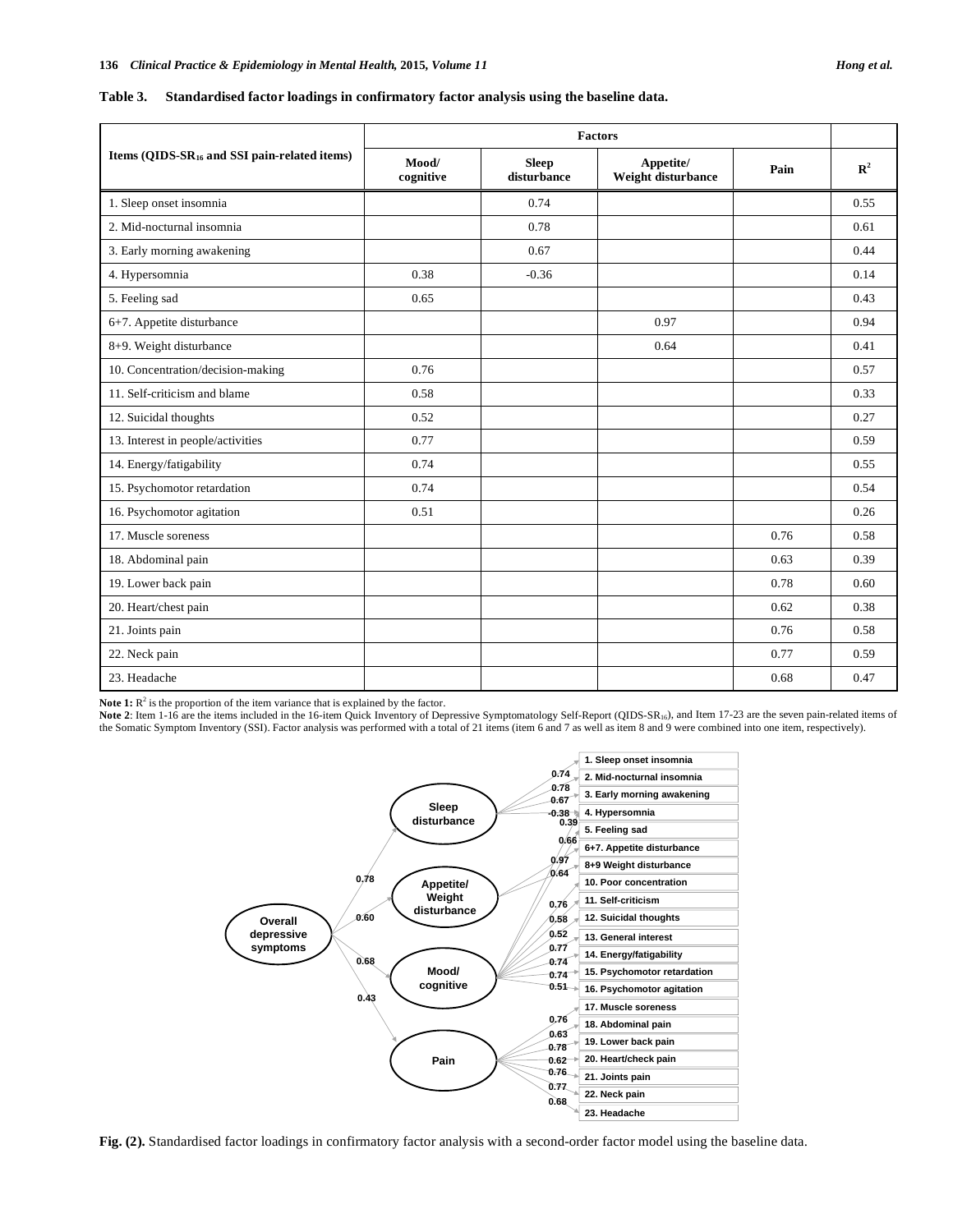| <b>Outcomes</b>       | Mood/<br>cognitive | Sleep disturbance | Appetite/<br>Weight disturbance | Pain     |
|-----------------------|--------------------|-------------------|---------------------------------|----------|
| At baseline           |                    |                   |                                 |          |
| QIDS-SR <sub>16</sub> | 0.958              | 0.552             | 0.530                           | 0.286    |
| $CGI-S$               | 0.427              | 0.223             | 0.106                           | 0.104    |
| EQ-VAS                | $-0.296$           | $-0.134$          | $-0.201$                        | $-0.176$ |
| $EQ-5D$               | $-0.481$           | $-0.215$          | $-0.244$                        | $-0.344$ |
| At 24 weeks           |                    |                   |                                 |          |
| QIDS-SR <sub>16</sub> | 0.919              | 0.744             | 0.547                           | 0.559    |
| $CGI-S$               | 0.735              | 0.491             | 0.214                           | 0.411    |
| EQ-VAS                | $-0.436$           | $-0.324$          | $-0.170$                        | $-0.308$ |
| $EQ-5D$               | $-0.654$           | $-0.484$          | $-0.264$                        | $-0.557$ |

| Table 4. Level of correlations between the four factors retained and outcomes of depression (symptom severity and quality of life). |  |  |
|-------------------------------------------------------------------------------------------------------------------------------------|--|--|
|                                                                                                                                     |  |  |

Note: p-value <0.001 for all correlations

**Abbreviations:** CGI-S, Clinical Global Impressions of Severity; EQ-VAS, EuroQoL-Visual Analogue Scale; EQ-5D, EuroQoL-5 Dimensions; QIDS-SR16, 16-item Quick Inventory of Depressive Symptomatology Self-Report

of the most frequent complaints in patients with depression [20, 32], and are known to be associated with an unfavourable course of depression [33-35].

Notably, there has long been a concern over the inclusion of somatic symptoms, painful physical symptoms in particular, in the rating scales or in the diagnostic classification system. This is because patients with medical conditions can also report somatic symptoms for reasons other than depression, and therefore, the inclusion of these symptoms could lead to the overestimation of depression prevalence rates, that is, a high level of false positive diagnoses

Indeed, the exact mechanism behind the link between depression and pain has not been fully understood yet. For example, we do not know whether a causal relationship exists between the two and, if it exists, which condition is the cause. What we know or believe is that both conditions share a common biological pathway and an imbalance of serotonin and norepinephrine is likely involved in the pathophysiology of both conditions [32]. It is, therefore, reasonable to suspect the involvement of transmitter dysregulation, thereby a diagnosis of depression, when painful symptoms are not explained by organic pathologies. Given that psychiatric disorders are generally diagnosed solely based on symptom profiles, it is particularly important to identify a full spectrum of depressive symptoms, which will certainly help to better individualise treatment for patients with depression. In this light, our factor analytic findings suggest that painful physical symptoms could be considered another array of depressive symptoms, reinforcing the need for routine PPS assessment in patients with depression, especially given the high level of correlation between such symptoms and depression severity as well as quality of life. In addition, it may be reasonable to include painful physical symptoms in rating scales for depression, at least a subscale, although it requires a careful caution to avoid false positive diagnoses.

Fornaro *et al.* (2011): The fact that medically unexplained somatic complaints were essentially not associated with biopolarity is also a remarkable result since it was initially expected to be related to the "excitement" of mania. Rather, the total number of somatic symptoms (including both painful and non-painful somatic symptoms) was higher among those with a bipolar diagnosis. Painful physical symptoms could be less represented in "bipolar" MDEs than unipolar MDEs.

# **Other Factors: Mood/Cognitive, Sleep Disturbance, and Appetite/Weight Disturbance**

The other three factors identified (i.e., mood/cognitive, sleep disturbance, and appetite/weight disturbance) were all internally consistent, appeared clinically plausible, and were largely similar to those identified in previous research.

Most factor analytic studies with patients with depression have proposed three to four factor models, regardless of a type of rating scale used, although there are some discrepancies in the type and number of items loaded onto the factors across the studies. For example, Rush *et al.* extracted a cognitive/mood factor, an anxiety/arousal factor, and a vegetative factor from each of the 30-item versions of IDS, Clinician-Reported (IDS-C<sub>30</sub>) and Self-Report (IDS-SR<sub>30</sub>) [12]. Craighead and Evans proposed a four-factor solution that consisted of cognitive-pessimism, affective, cognitiveanxiety, and vegetative factors, using the MADRS [17]. Similarly, Pancheri *et al.* also proposed a four-factor model that comprised a pure depressive dimension, a psychic anxiety dimension, somatic anxiety/somatisation, and an anorexia factor, using the HRSD-17 [15]. With the Zung selfrated depression scale, Romera *et al.* also identified a core depressive factor, a cognitive factor, an anxiety factor, and a somatic factor [18].

Despite the use of different labels, these studies have all identified a mood/cognitive factor, as in our study. This factor was composed of nine items in our study, including feeling sad, poor concentration/decision-making, self-criticism and blame, suicidal thoughts, lack of interest in peo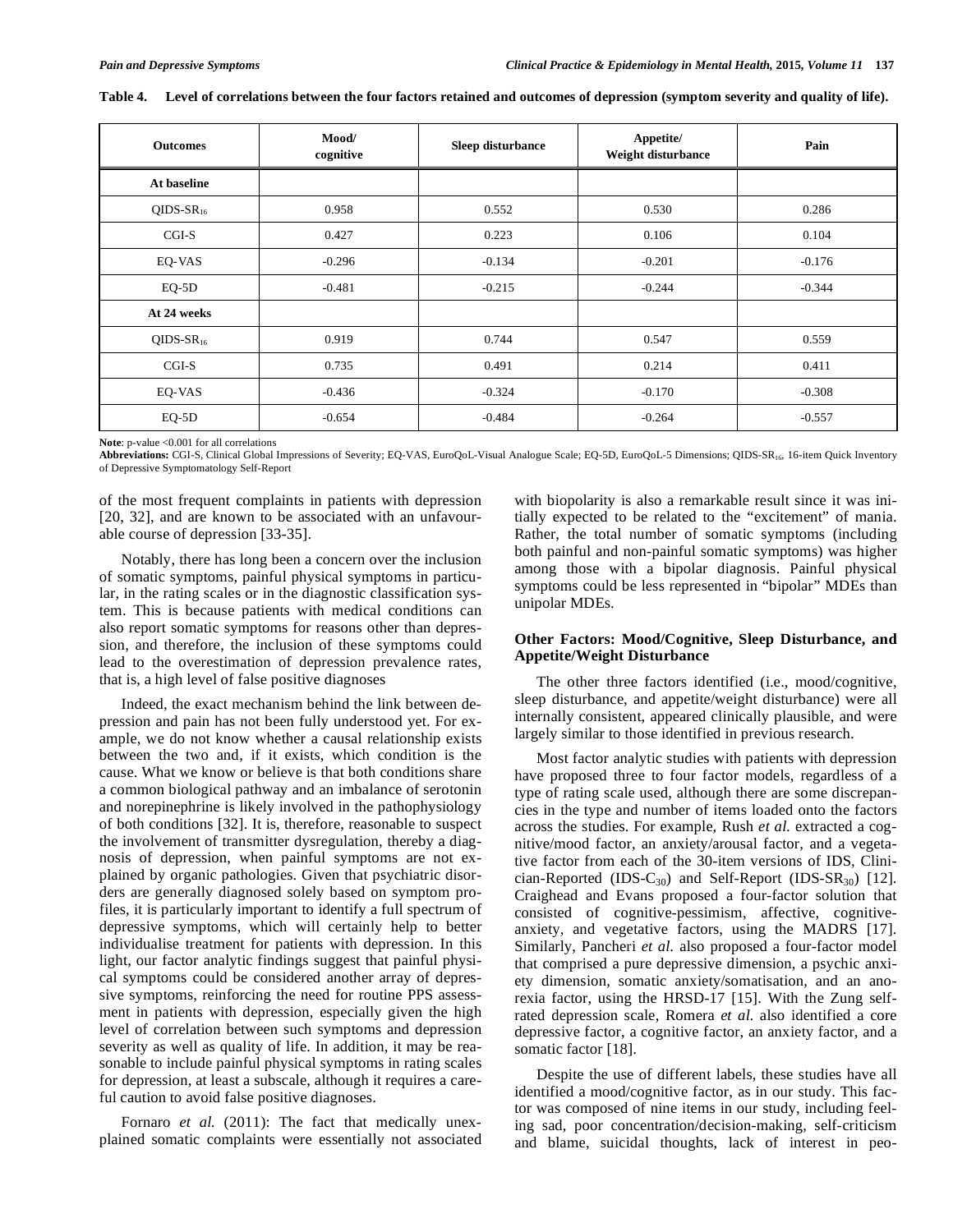ple/activities, energy/fatigability, psychomotor retardation, and psychomotor agitation. Similar items were also included in the mood/cognitive factor identified from the IDS- $C_{30}$  and IDS-SR30 [12], which have greater content coverage, compared to its shorter version, the QIDS- $SR_{16}$  used in our study. However, the items, appetite disturbance and weight change, were included this mood/cognitive factor in the analysis with the IDS- $SR_{30}$ , while they were included in another factor in our study as well as in the analysis with the IDS-C30. Consequently, the items included in the other two factors identified in our study (i.e., sleep disturbance and appetite/weight disturbance) were also more consistent with those included in the other two factors (i.e., anxiety/arousal and vegetative) of the IDS- $C_{30}$  factor structure. Specifically, the anxiety/arousal factor included insomnia-related items (i.e., initial insomnia and middle insomnia), as in our study (for the sleep disturbance factor), as well as anxiety-related items, most of which were excluded in the QIDS- $SR_{16}$ . Similarly, the vegetative factor included appetite disturbance and weight change, as in our study (for the appetite/weight disturbance factor), with some sleep problems (e.g., sleeping too much and early morning awakening).

However, it may not be surprising to observe some discrepancies in the results of factor analytic studies because the profile of depressive symptoms is also likely to differ across different populations [36, 37]. Notably, our sample is geographically diverse, but mostly from the non-Western world (East Asia, Mexico, and the Middle East). Further research is required to validate our findings in different populations and regions.

## **LIMITATION**

Our results should need to be interpreted in the context of the following study limitations. First, given that painful physical symptoms are rarely included in widely used rating scales for depression, we combined two different measures—the QIDS- $SR_{16}$  and the SSI—to extract a factor structure of the combined items and to confirm whether pain constitutes the factor structure as an independent factor. Although we successfully identified the pain factor, it was solely composed of the seven pain-related items of the SSI. Thus, we cannot exclude the possibility that the identification of the pain factor could be a statistical artefact, driven by a series of pain-related items taken from a different measure. Nevertheless, the Spearman's correlation confirmed significant associations between the pain factor and depression severity, as well as quality of life. The correlation levels were generally greater than those with the appetite/weight disturbance factor and similar to those with the sleep disturbance factor at follow-up visits. Although these findings certainly indicate that painful physical symptoms have implications for treatment outcomes, further research is still warranted to confirm the validity of the pain factor. Second, our study sample was taken from a psychiatric care setting of patients who had been diagnosed with major depression. Many primary care patients presenting with painful physical complaints have not received a diagnosis of depression; therefore, our results could have been different if we had included primary care patients with unexplained painful physical symptoms. Third, our study included patients from different regions of the world. It has been speculated that culture and ethnicity may influence somatic and psychiatric presentation of depression [38, 39]. We, however, did not conduct subgroup analyses by region because our sample was already divided into two subsamples; one for exploratory factor analysis and another for confirmatory factor analysis. Further research needs to test the validity of the pain factor in different cultures and ethnicities. Fourth, because the primary objective of this observational study was to assess the frequency of TESD in the treatment of MDD, the study included only those patients who were sexually active without sexual dysfunction at baseline. Sexual dysfunction has been reported to be two to three times more prevalent in patients with depression compared with the general population [40, 41], and thus our findings may not be immediately generalizable to patients with MDD as a whole. Finally, because there are no single representative EQ-5D tariffs or country-specific tariffs for all countries included, we applied the commonly used UK tariff to the EQ-5D data to calculate utility scores [30].

## **CONCLUSION**

This study represents one of the first attempts to explicitly evaluate the relevance of painful physical symptoms in defining a broader spectrum of depressive symptoms, with a sample of patients treated for MDD in psychiatric care settings in the non-Western world. A factor analysis on the combined items of the QIDS- $SR_{16}$  and the SSI (pain-related items) identified a pain factor in addition to a mood/cognitive factor, a sleep disturbance factor, and an appetite/weight disturbance factor. This pain factor was also significantly associated with the second-order factor of the overall depressive symptoms and highly correlated to depression severity and quality of life at each follow-up visit. These findings generally suggest that painful physical symptoms should be routinely assessed in patients with depression and may need to be included in rating scales, at least as a subscale. Nevertheless, this is only a preliminary investigation, and further factor analytic studies, preferably with more comprehensive data from one single measure, are warranted to strengthen the basis of the present findings.

# **CONFLICT OF INTEREST**

Jihyung Hong is a consultant for Eli Lilly and Company. Diego Novick, William Montgomery, Héctor Dueñas, and Xiaomei Peng are employees of Eli Lilly and Company. Jaume Aguado conducted the statistical analysis under a contract between Fundació Sant Joan de Déu and Eli Lilly and Company. Josep Maria Haro has acted as a consultant, received grants, or acted as a speaker in activities sponsored by the following companies: Astra-Zeneca, Eli Lilly and Company, Glaxo-Smith-Kline, and Lundbeck.

#### **ACKNOWLEDGEMENTS**

This study was funded by Eli Lilly and Company.

## **REFERENCES**

- [1] Depression. 2012. http://www.who.int/mediacentre/factsheets/ fs369/en/ [updated 2012; cited Aug 13, 2014].
- [2] Kirmayer LJ, Groleau D, Looper KJ, Dao MD. Explaining medically unexplained symptoms. Can J Psychiatry 2004; 49(10): 663- 72.